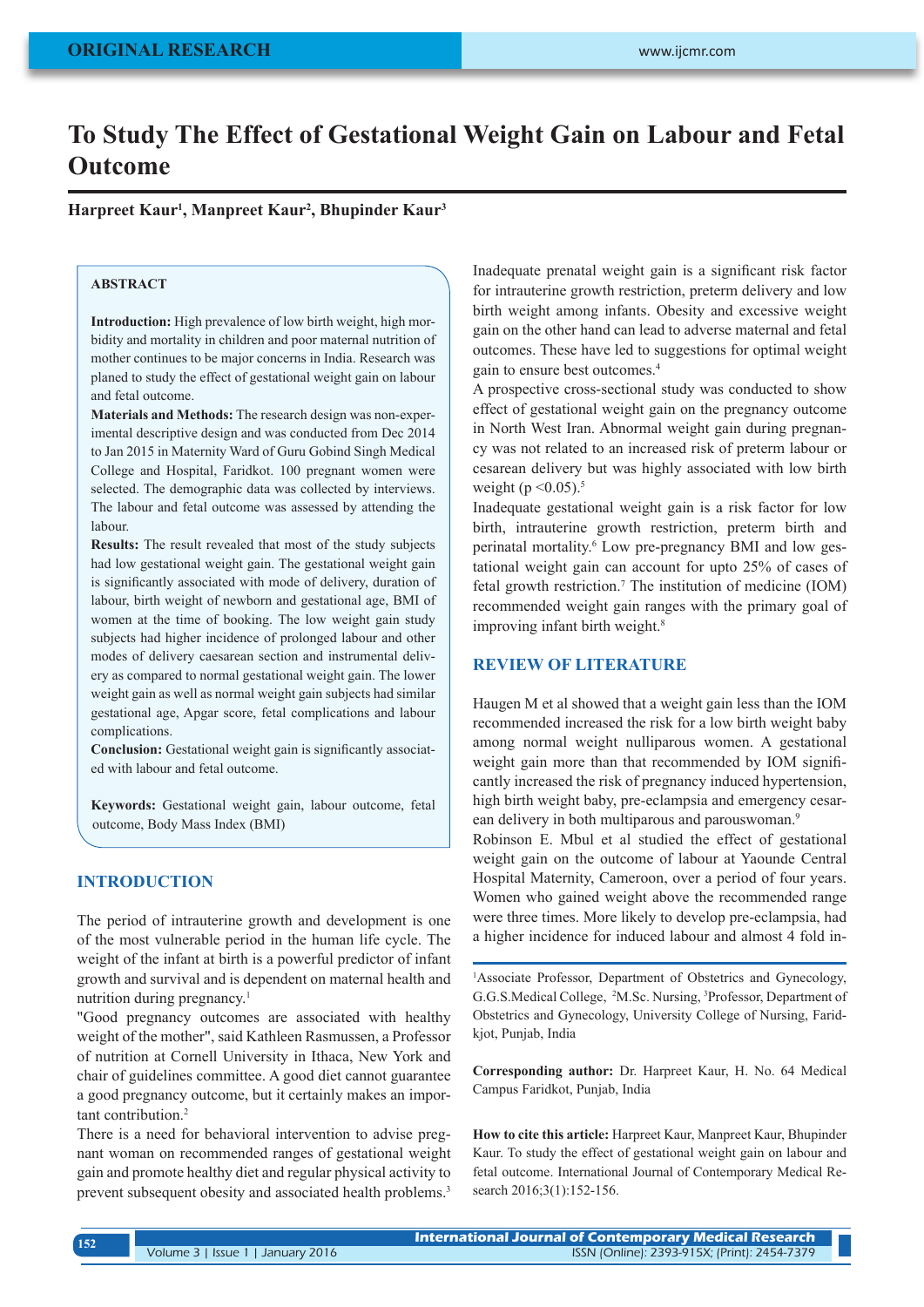creased incidence of prolonged labour. They were more likely to be delivered instrumentally, to have episiotomies and to be delivered by cesarean section.<sup>10</sup>

Choi SK, Park IY, Shin JC found that in normal weight women, maternal and neonatal complications were significantly increased with inadequate weight gain during

| Sr.                                                                                  | <b>Content</b>                   | Fre-            | $\overline{\mathbf{0}}_{\mathbf{0}}$ |
|--------------------------------------------------------------------------------------|----------------------------------|-----------------|--------------------------------------|
| No.                                                                                  |                                  | quency          |                                      |
|                                                                                      |                                  | (n)             |                                      |
| 1                                                                                    | Age of the women (in years)      |                 |                                      |
|                                                                                      | 18-23                            | 40              | 40.0                                 |
|                                                                                      | 24-29                            | 53              | 53.0                                 |
|                                                                                      | 30-35                            | 5               | 5.0                                  |
|                                                                                      | >35                              | $\overline{2}$  | 2.0                                  |
| 2                                                                                    | Gravida                          |                 |                                      |
|                                                                                      | Primigravida                     | 59              | 59.0                                 |
|                                                                                      | Multigravida                     | 41              | 41.0                                 |
| 3                                                                                    | Parity                           |                 |                                      |
|                                                                                      | Primipara                        | 59              | 59.0                                 |
|                                                                                      | Multipara                        | 41              | 41.0                                 |
| 4                                                                                    | <b>Educational Status</b>        |                 |                                      |
|                                                                                      | No formal education              | $\mathfrak{Z}$  | 3.00                                 |
|                                                                                      | Primary or middle                | $\overline{36}$ | 36.0                                 |
|                                                                                      | Secondary                        | 27              | 27.0                                 |
|                                                                                      | Senior Secondary                 | 22              | 22.0                                 |
|                                                                                      | Graduation and above             | 12              | 12.0                                 |
| 5                                                                                    | Occupation of the women          |                 |                                      |
|                                                                                      | Employed                         | 12              | 12.0                                 |
|                                                                                      | Unemployed                       | 88              | 88.0                                 |
| 6                                                                                    | Family income (Rs./month)        |                 |                                      |
|                                                                                      | $<$ 5000                         | 20              | 20.0                                 |
|                                                                                      | 5001-10000                       | 43              | 43.0                                 |
|                                                                                      | 10001-15000                      | 21              | 21.0                                 |
|                                                                                      | 15001-20000                      | 6               | 6.0                                  |
|                                                                                      | >20000                           | 10              | 10.0                                 |
| 7                                                                                    | Dietary habits                   |                 |                                      |
|                                                                                      | Vegetarian                       | 82              | 82.0                                 |
|                                                                                      | Non-vegetarian                   | 18              | 18.0                                 |
| 8                                                                                    | BMI of mother at the time of     |                 |                                      |
|                                                                                      | booking                          |                 |                                      |
|                                                                                      | Underweight $($ <18.5)           | 51              | 51.0                                 |
|                                                                                      | Normal weight (18.5-24.9)        | 43              | 43.0                                 |
|                                                                                      | Over weight (25-29.9)            | 4               | 4.0                                  |
|                                                                                      | Obese $($ >30)                   | $\overline{2}$  | 2.0                                  |
| 9                                                                                    | Gestational weight gain of       |                 |                                      |
|                                                                                      | mother according to institute of |                 |                                      |
|                                                                                      | medicine                         |                 |                                      |
|                                                                                      | Low weight gain                  | 64              | 64.0                                 |
|                                                                                      | Normal weight gain               | 36              | 36.0                                 |
|                                                                                      | High Weight gain                 | $\overline{0}$  | $\overline{0}$                       |
| 10                                                                                   | Gestational age at the time of   |                 |                                      |
|                                                                                      | delivery (in weeks)              |                 |                                      |
|                                                                                      | <37                              | 24              | 24.0                                 |
|                                                                                      | 37-40                            | 64              | 64.0                                 |
|                                                                                      | >40                              | 12              | 12.0                                 |
| Table-1: Antenatal Women according to demographic charac-<br>teristics ( $N = 100$ ) |                                  |                 |                                      |

pregnancy<sup>11</sup>

Simar TA et al conducted a retrospective cohort study to evaluate associations between maternal BMI and risk of small for gestational age and large for gestational age neonates.12 Bodnor LM et al conducted the study at Magee Woman's Hospital in Pittsburg, Pennsylvania. The analysis found that the combination of smoking, ethnicity, primi parity or short height with poor gestational weight gain was associated with an increased risk of short for gestational age birth, while high gestational weight gain combined with each of these characteristics diminished the risk of low for gestational age births in comparison with the same gestational weight gain amongst the women's counterparts.<sup>13</sup>

Addo VN conducted a retrospective study to find out the effect of pregnancy weight gain in different BMI groups on maternal and neonatal outcomes in women delivering at term. The over-weight or obese were significantly more likely to have induction of labour and more chances of cesarean compared to normal.<sup>14</sup>

Objectives of Study was to assess the gestational weight gain of antenatal women, to determine the effect of gestational weight gain on labour outcome among antenatal women, to determine the effect of gestational weight gain on fetal outcome among antenatal women and to find out the association between gestational weight gain and selected demographic variables.

### **MATERIALS AND METHODS**

The study was conducted in Department of Obstetrics and Gynecology of Guru Gobind Singh College and Hospital, Faridkot. Total 100 antenatal women admitted for delivery were selected randomly.

Antenatal women who had pregnancy associated complications were excluded from the study. It was an interview schedule designed to collect patients socio-demographic profile and obstetrical history. Labour outcome which included duration of labour, mode of delivery and any other related complications (premature rupture of membranes, postpartum haemorrhage and perineal tear) were studied.

The fetal outcome in the form of birth weight, respiratory efforts of newborn, colour of newborn, muscle tone, reflex, irritability, heart rate, gestational age of the new born, still birth and any other related complications (meconium aspiration, birth trauma and seizure) were studied.

#### **Variable Under Study**

Gestational weight gain, labour outcome, fetal outcome, age, gravida, parity, occupation, education, family income, dietary habits, BMI at the time of booking, gestational age at the time of delivery.

#### **Conceptual Framework**

The conceptual framework for the present study is taken from Institute of Medicine (IOM) analytic frame work 1990.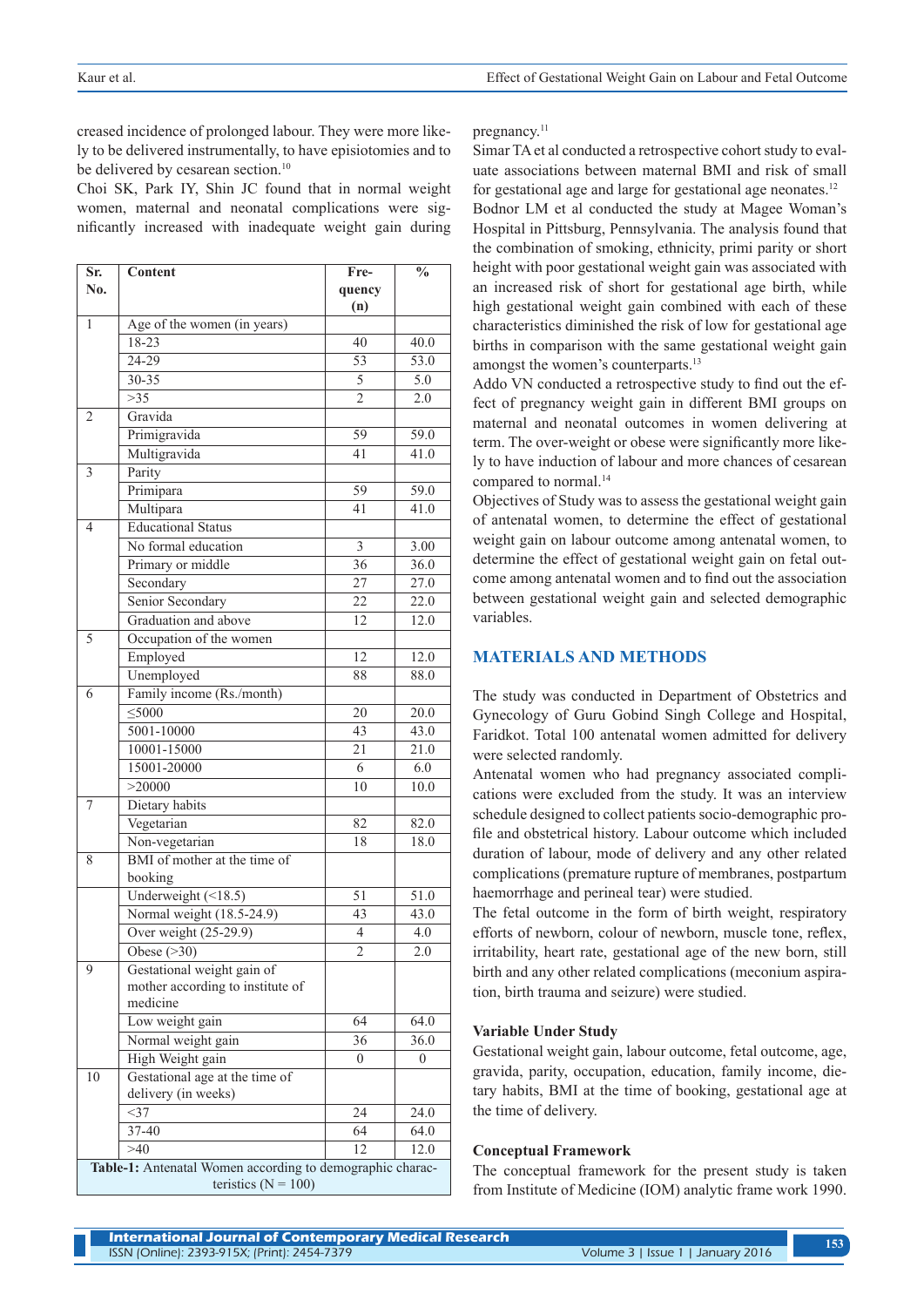| S. No.                                                                                                                            | <b>Gestational weight gain</b> | Frequency (n) | $\frac{0}{0}$ | Mean gestational weight gain | <b>Standard deviation</b> |
|-----------------------------------------------------------------------------------------------------------------------------------|--------------------------------|---------------|---------------|------------------------------|---------------------------|
|                                                                                                                                   | Low weight gain                | 64            | 64            | 9.565                        | 2.760                     |
|                                                                                                                                   | Normal weight gain             | .3h           | 36            |                              |                           |
|                                                                                                                                   | High weight gain               |               |               |                              |                           |
| <b>Table-2:</b> Frequency, percentage, mean and standard deviation of gestational weight gain among antenatal women ( $N = 100$ ) |                                |               |               |                              |                           |

**Mode of delivery Low weight gain n (%) Normal weight gain n (%) Total Chi-square df p value** Normal vaginal delivery I. Spontaneous II. Induced 17 (48.6) 14 (60.9) 18 (51.4) 9 (39.1) 35 23  $\chi$ 2 = 10.329 df=3 Instrumental vaginal delivery  $0(0)$  1 (100) 1 p value = 0.016\* Caesarean Delivery 33 (80.5) 8 (19.5) 41 Total 64  $\frac{36}{100}$  100 \*Significant at p<0.05 level

**Table-3:** Association of gestational weight gain of antenatal women with mode of delivery  $(N = 100)$ 

| <b>Labour Outcome</b>                                                                                      | Normal weight gain | Low weight gain | Odds ratio, confidence interval p value |  |  |
|------------------------------------------------------------------------------------------------------------|--------------------|-----------------|-----------------------------------------|--|--|
| 1. Mode of delivery                                                                                        |                    |                 |                                         |  |  |
| a) Spontaneous vaginal delivery                                                                            | 18                 | 17              | $OR = 2.765$                            |  |  |
| b) Other modes (induced vaginal delivery,                                                                  | 18                 | 47              | $CI = 1.173 - 6.514$                    |  |  |
| instrumental delivery, caesarian delivery)                                                                 |                    |                 | p value = $0.020*$                      |  |  |
| 2. Duration of labor                                                                                       |                    |                 |                                         |  |  |
| a) $\leq 18$                                                                                               | 29                 | 33              | $OR = 3.892$                            |  |  |
| b) $18$                                                                                                    | 7                  | 31              | $CI = 1.490 - 10.164$                   |  |  |
|                                                                                                            |                    |                 | p value = $0.006*$                      |  |  |
| 3. Any labor complications                                                                                 |                    |                 |                                         |  |  |
| a) Yes                                                                                                     | 3                  |                 | $OR = 1.351$                            |  |  |
| b) No                                                                                                      | 33                 | 57              | $CI = 0.327 - 5.582$                    |  |  |
|                                                                                                            |                    |                 | p value = $0.678$ <sup>*NS</sup>        |  |  |
| *Significant at p value $\leq 0.05$ level; NS: Non significant at p value $\leq 0.05$ level                |                    |                 |                                         |  |  |
| <b>Table-4:</b> Odds Ratio of gestational weight gain of antenatal women with labour outcome ( $N = 100$ ) |                    |                 |                                         |  |  |

| Gestational age of the newborn                                                                                   | Low weight gain $n$ (%) | Normal weight gain $n \ (\%)$ | <b>Total</b> | Chi-square df p value |
|------------------------------------------------------------------------------------------------------------------|-------------------------|-------------------------------|--------------|-----------------------|
| (in weeks)                                                                                                       |                         |                               |              |                       |
| Preterm $(\leq 37)$                                                                                              | 10(41.7)                | 14(58.3)                      | 24           | $\gamma$ 2 = 9.465    |
| Term $(37-40)$                                                                                                   | 43(67.2)                | 21(32.8)                      | 64           | $df=2$                |
| Post Term $(>40)$                                                                                                | 11(91.7)                | 1(8.3)                        | 12           | $p$ value = .009**    |
| Total                                                                                                            | 64                      | 36                            | 100          |                       |
| **Significant at p<0.05 level                                                                                    |                         |                               |              |                       |
| Table 5: Association of gestational weight gain of approach women with gestational age of the newborn (in weeks) |                         |                               |              |                       |

**Table-5:** Association of gestational weight gain of antenatal women with gestational age of the newborn (in weeks)

| <b>Birth weight of baby</b> (in kg)                                                                                          | Low weight gain $n \frac{6}{6}$ | Normal weight gain $n \frac{6}{6}$ | <b>Total</b> | Chi-square df p value |
|------------------------------------------------------------------------------------------------------------------------------|---------------------------------|------------------------------------|--------------|-----------------------|
| <2.5                                                                                                                         | 39(86.7)                        | 6(13.3)                            | 45           | $\gamma$ 2 = 20.106   |
| $2.5 - 3.5$                                                                                                                  | 25(47.2)                        | 28(52.8)                           |              | $df=2$                |
| >3.5                                                                                                                         | 0(0)                            | 2(100)                             |              | p value = $0.000$ *** |
| Total                                                                                                                        | 64                              | 36                                 | 100          |                       |
| **Significant at p<0.05 level                                                                                                |                                 |                                    |              |                       |
| <b>Table-6:</b> Association of gestational weight gain of antenatal women with birth weight of newborn (in kg) ( $N = 100$ ) |                                 |                                    |              |                       |

## **RESULTS**

The mean gestational weight gain among antenatal women was 9.565 kg. There was statistically significant association of gestational weight gain and mode of delivery, duration of labour, birth weight of newborn gestational age of newborn. There was statistically non significant association of gestational weight gain with complications of labour, Apgar score or fetal complications. The low birth weight gain antenatal women had higher incidence of other modes of delivery (Cesarean delivery, induced and instrumental vaginal delivery), prolonged labour as compared to normal weight gain antenatal women. The low weight gain antenatal woman had lower incidence of normal birth weight babies than normal weight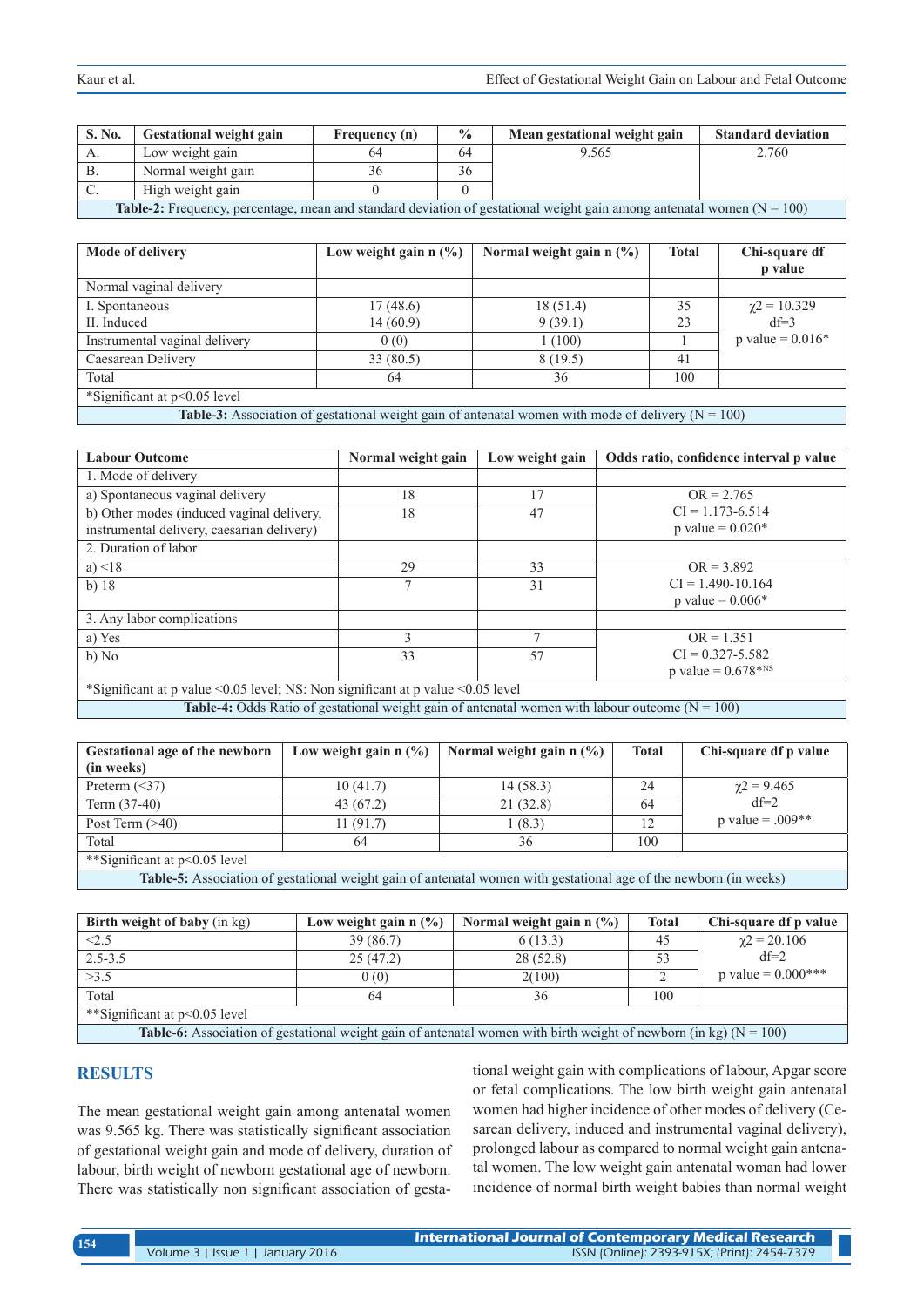| <b>Fetal Outcome</b>                                                                        | Normal weight gain | Low weight gain | Odds ratio, confidence interval p value |  |
|---------------------------------------------------------------------------------------------|--------------------|-----------------|-----------------------------------------|--|
| Gestational age of newborn (in weeks)                                                       |                    |                 |                                         |  |
| a) Term $(37-40)$                                                                           | 21                 | 43              | $OR = 0.684$                            |  |
| b) Preterm post-term                                                                        | 15                 | 21              | $CI = 0.294 - 1.589$                    |  |
|                                                                                             |                    |                 | p value = $0.377^{NS}$                  |  |
| 2. Birth weight (in kg)                                                                     |                    |                 |                                         |  |
| a) $2.5 - 3.5$                                                                              | 28                 | 25              | $OR = 5.460$                            |  |
| b) $\leq 2.5$ , $\geq 3.5$                                                                  | 8                  | 39              | $CI = 2.149 - 13.873$                   |  |
|                                                                                             |                    |                 | p value = $0.001**$                     |  |
| 3. APGAR score                                                                              |                    |                 |                                         |  |
| a) $7-10$                                                                                   | 35                 | 63              | $OR = 0.556$                            |  |
| b) $4-6, 0-3$                                                                               |                    |                 | $CI = 0.034 - 9.158$                    |  |
|                                                                                             |                    |                 | p value = $0.681$ <sup>NS</sup>         |  |
| 4. Any other related fetal complications                                                    |                    |                 |                                         |  |
| a) No                                                                                       | 33                 | 60              | $OR = 0.733$                            |  |
| b) Yes                                                                                      | 3                  | 4               | $CI = 0.155 - 3.476$                    |  |
|                                                                                             |                    |                 | p value = $0.696$ <sup>NS</sup>         |  |
| **Significant at p value < 0.05 level; NS: Non significant at p value < 0.05 level          |                    |                 |                                         |  |
| <b>Table-7:</b> Odds ratio of gestational weight gain of antenatal women with fetal outcome |                    |                 |                                         |  |

gain antenatal women. The low weight gain as well as normal as normal weight gain. Women had similar incidence of gestational age, Apgar score, fetal complications and labour complications.

Table 1 depicts the frequency and percentage distribution of sample characteristics according to socio demographic profile of ante natal women.

Table 2 shows the frequency, percentage, mean and standard deviation of gestational weight gain among antenatal mothers. The mean gestational weight gain was 9.565 kg and standard deviation 2.760. 64% of antenatal women had low weight gain, at the same time no one had high weight gain.

Table 3 shows the association of gestational weight gain of antenatal women with mode of delivery. Majority of low weight gain antenatal women had cesarean section. In normal weight gain group majority of antenatal women had spontaneous normal vaginal delivery.

The results depicted that the odds ratio of any labour complication was 1.351 (95% CI = 0.327-5.582, p value = 0.678) that was similar among both the groups.

Hence it can be concluded that other modes of delivery and prolonged labour were more among the low weight gain woman and labour complications were similar in both the groups.

From table 5 it can be concluded that the gestational weight gain of antenatal women affects the gestational age of newborn.

From table 6 it can be concluded that with the increase in gestational weight gain of antenatal women the birth weight of newborn also increased.

From table 7 it can be concluded that the low weight gain women are more likely to have low birth weight babies. The Apgar score, other fetal complications were similar among low weight gain as well as normal weight gain women.

## **DISCUSSION**

The present study revealed that high percentage (64%) of the

antenatal women had low weight gain and 36% had normal weight gain and 36% had normal weight gain, at the same time no one had high weight gain. These findings were consistent with the study conducted by Sanka A who concluded that 60% belonged to low weight gain category and 40% belonged to normal weight gain category.<sup>15</sup>

In the present study the incidence of prolonged labour was 3.8 times more among low weight gain antenatal women. This was consistent with the study of Robinson E  $M$ bul. $10$ 

The present study showed that the normal weight gain women were more likely to deliver normal birth weight babies such that women with low weight gain had lower incidence of normal birth weight babies. These findings were consistent with the fining by Henriksson et al.16 It is also supported by Simar TA et al.<sup>12</sup> Stotand NE et al showed that gestational weight gain below guidelines was associated with small for gestation age status.17

The present study showed statistically non-significant association of gestational weight gain with Apgar score. This finding was consistent with Schulz Christine M which did not support the hypothesis that insufficient or excessive weight gain would be related to lower Apgarscore.<sup>18</sup>

# **CONCLUSION**

The findings of the study revealed that the maximum antenatal woman had low weight gain. There was statistically significant association of gestational weight gain with labour and fetal outcome. Gestational weight gain was statistically associated with the mode of delivery. Duration of labour birth weight of new born and gestational age. The timely recognition and management of inadequate gestational weight gain during pregnancy can effectively protect from adverse outcome, so the antenatal women should be motivated for adequate weight gain during pregnancy for optimal fetal outcome. There is a need to identify the cases of inadequate ges-